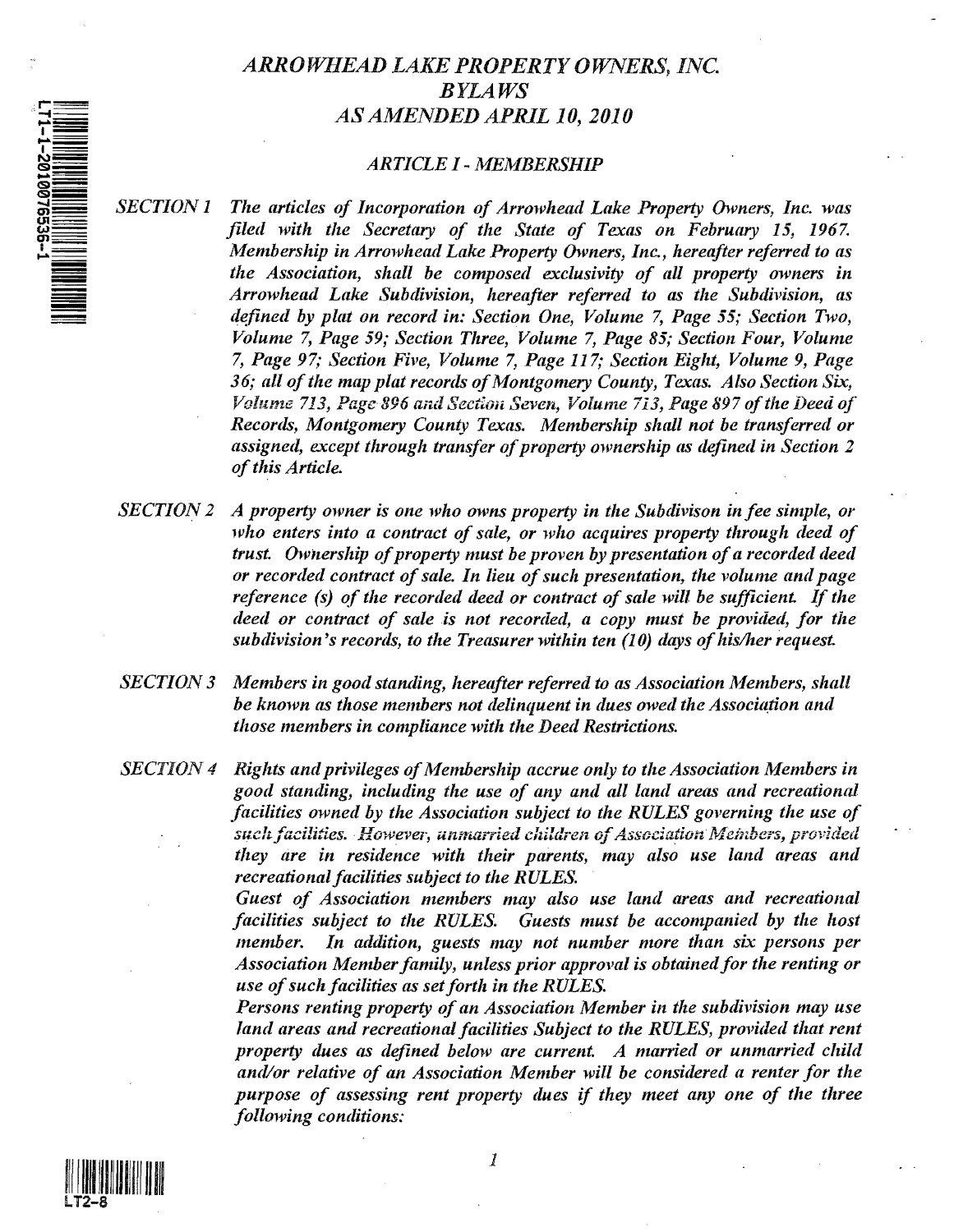## *ARTICLE I-SECTION* 4 *(CONT'D)*

- *1. They rent a dwelling from the Association Member or,*
- *The have rent-free use of a dwelling of the Association Member's and such dwelling is not the Association Members principal place of residence; or,*
- *3. They live in a dwelling located on the Association Member's property and such dwelling is not the principal place of residence of the Association Member.*

*Rent property dues are to be in an amount equal to 'the charge for maintenance assessment on one lot to an Association Member. However, the rent property dues are to be assessed from the beginning of any month in which such property is rented through the remainder of the year. No refunds or credits will be given to the Renter or Association Member should the property cease to be a rental property. The rent property dues are subject to the same due date and penalties as are the maintenance assessments. The dues paitl for the rent property are not to be in lieu of the maintenance assessments paid by the Association Member. The Lantllord member is responsible for the payment of rent dues. Failure of a property owner to pay rent property dues and penalties on each rental unit owned will constitute a lien on the property owned, same as the lien on a member's property as provided for in the restrictions and covenants of Arrowhead Lake Subdivision.* 

## *ARTICLE II-MAINTENANCE ASSESSMENTS*

- *SECTION* 1 *Collection of maintenance assessments by the Association shall be carried out as authorized by the Bonanza Corporation, as provided for by written instrument dated September* 27, 1984, *property recorded as film code 300-01- 1382, file* 8447484, *in Deed Records of Montgomery County, Texas. Further, the Board of Directors of the Association may from time to time formulate policy to carry out and enforce collection of maintenance assessments and rent property dues properly owed the Association.*
- *SECTION* 2 *Maintenance assessments, ten dollars (\$10.00) per lot of land per month or twenty dollars (\$20.60) per two or more lots of land per month, shall be due annually in January of the year for which the assessment is levied. Notice of maintenance assessments and rent property dues shall be mailed out by*  December 1<sup>st,</sup> of each year. Mailing of said notice to the Association Member's last known address on file with the Treasurer will constitute compliance with *this required mailing. Assessments become delinquent on February 1<sup>st</sup> of the year for which the assessment is levied. Penalties of two dollars (\$2.00) per month as provided for in the restrictions and covenants of Arrowhead Lake Subdivision will be assessed for each month or part of month for which the naintenance assessment is delinquent. For purposes of assessing penalties and determining discounts, should the last day of the month fall on a weekend, mail postmarked by the U.S. Postal Sen'ice (Not metered mail) on the following Monday will be accepted as being received on the last day of the month.*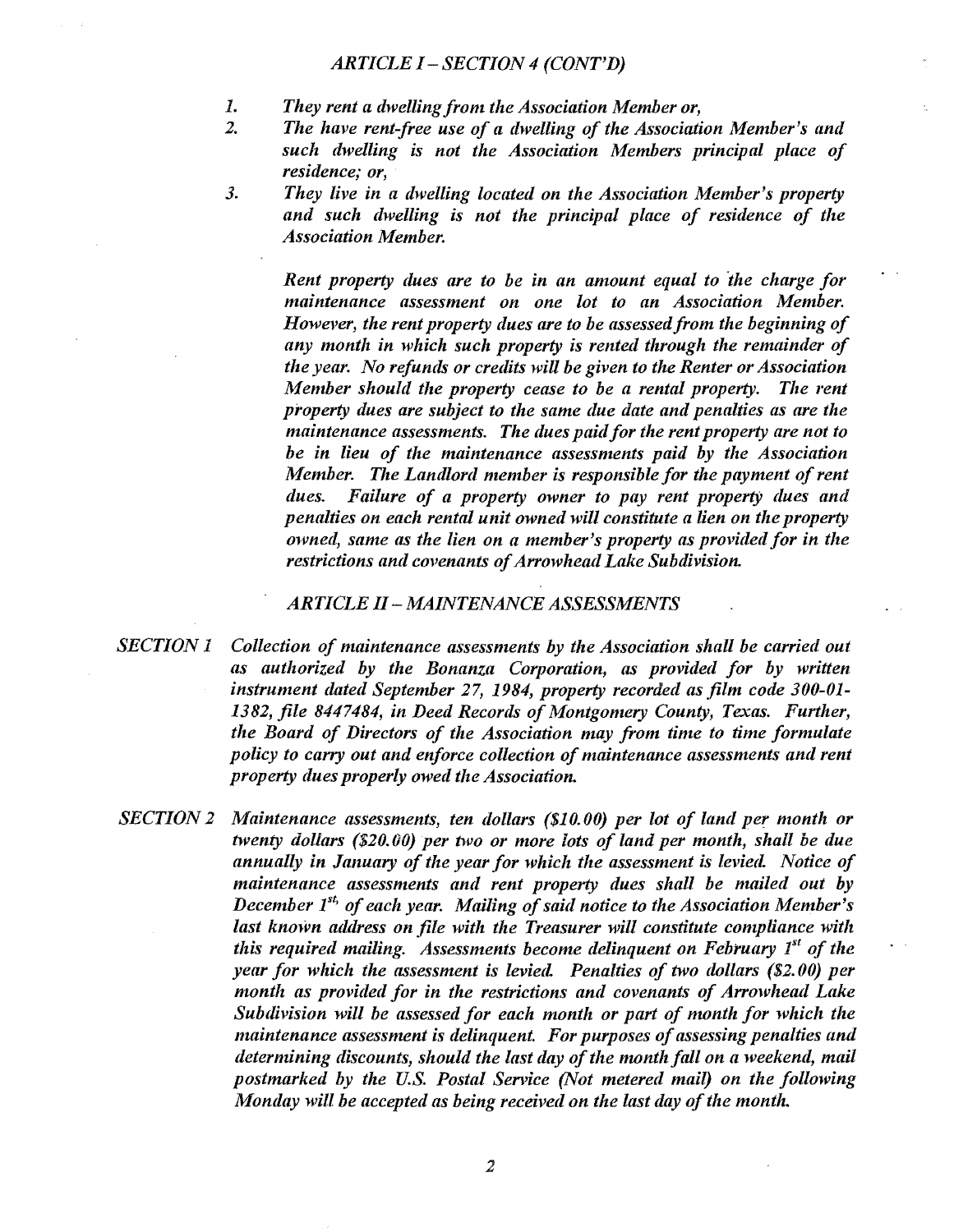- *SECTION* 3 *A (liscount may be taken* if *dues are p{lid in advance of the levy year. This discount will be 3% if paid in October, 2% if in November and 1% if paid in December*
- *SECTION* 4 *The board of Directors shall make every and all efforts to collect delinquent maintenance assessments and rent property dues including the exhaustion of legal remedies as may exist or may be enacted.*

## *ARTICLE 111- MEETINGS*

- *SECTION* 1 *Regular general membership meetings of the Association shall be held after each quarter of each year to conduct such business as may properly come before the Association Members. The quarterly meetings shall be held in the months of January, April, July, and October. The date, time and place of these meetings for each upcoming year will be designated by the Board of Directors.*
- *SECTION* 2 *Notice of regular general membership meetings of the Association shall be given once a year in December along with the maintenance mail out. Notice of Special General Membership meetings shall be given not less than ten (10) days nor more than thirty (30) days before the date of the special meeting. Mailing of said notice to the Association Member's last known address on file with tlte Treasurer will constitute compliance with this section.*
- *SECTION* 3 *Special general membership meetings of the Association may be held at a time*  and place called by a majority vote of the Board of Directors or by the President *of tlte Association through privilege of office.*
- *SECTION* 4 *Deleted Duplication of Section 2.*
- *SECTION* 5 *A quorum shall exist at general ami special membership meetings when the number of Association members present at said meetings are equal to or greater than fifteen* (15). If *a quorum does not appear for any regular or special general membership meeting properly called, then the meeting will be postponed from time to time until a quorum shall appear.*
- *SECTION* 6 *All meetings shall be held using Robert's Rules 'of Order. Newly Revised as the procedural authority in conducting meetings except where they may be exempted by the Bylaws of the Association.*
- **SECTION 7** Only Association Members in good standing may exercise rights to voice and *vote on questions of business at any regular or special general membership meeting of the Association.*
- **SECTION 8** Regular meetings of the Board of Directors shall be held each month of each *year; provided a quorum is present. Special meetings of the Board of Directors may be held, provided a quorum is present, as called by a majority vote of the Board of Directors or by the President of the Association through privilege of office. A majority of active Board Members shall constitute a quorumfor*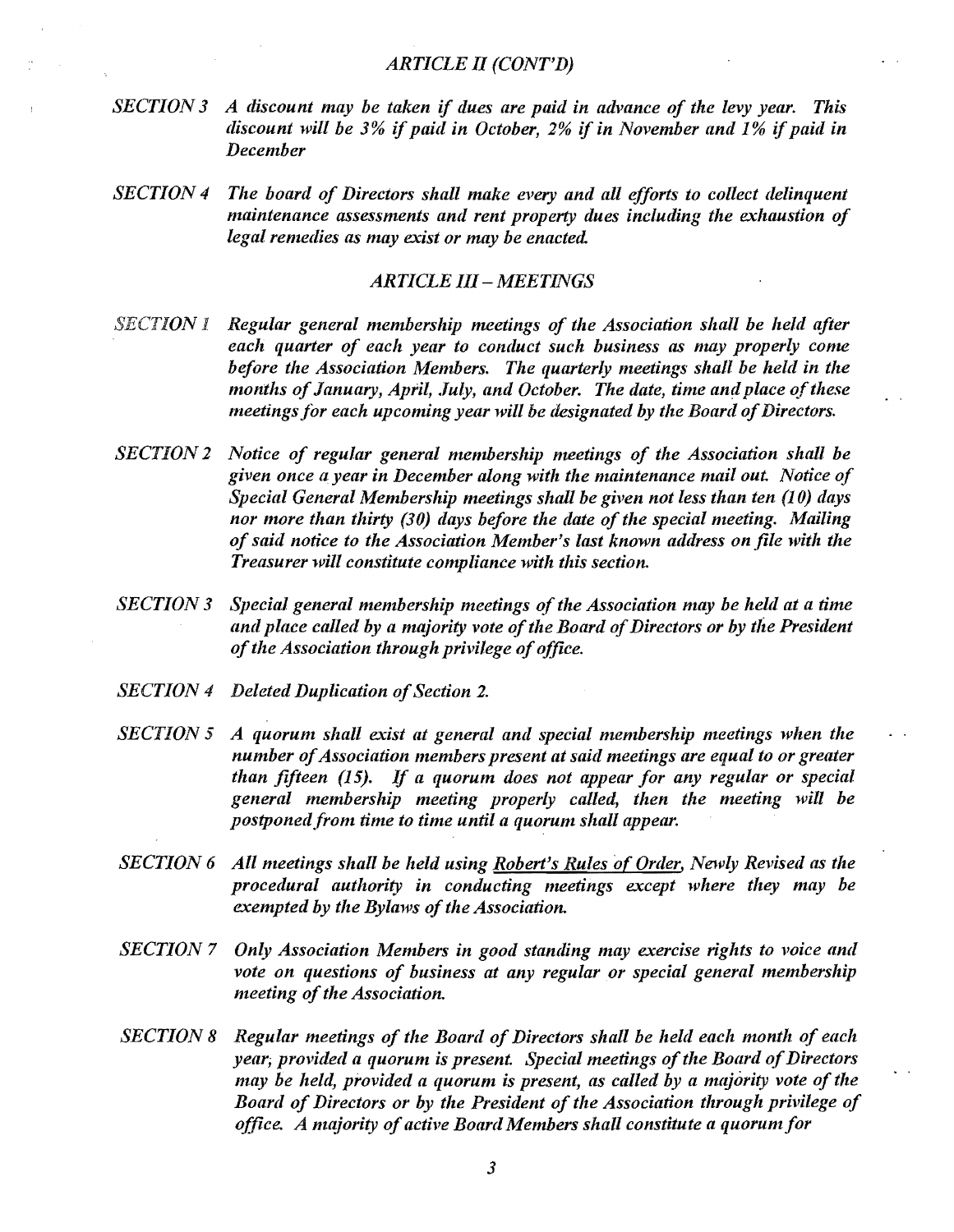*Board of Directors meetings.* If *a quorum does not appear for any regular or special Board of Directors meeting properly called, then the meeting 'will be postponed from time to time until a quorum shall appear. Board of Directors meetings will be open to attemlance by general membership. However, the general membership so attending will not interfere or delay such meetings by voicing their opinion, unless recognized by the President A member in good standing may bring matters before the Board of Directors at a board meeting, only* if *prior approval is obtained from the President and the President calls upon the member at such meetings.* 

## *ARTICLE IV* - *ELECTIONS*

- **SECTION 1** A nomination committee of five (5) Association Members in good standing shall *be elected by majority vote of the Association Members present each year at the April general membership meeting, with installations occurring at the same meeting.* Said nomination committee shall select and submit a slate of *candidates in good standing for offices of the Association and two (2) directorships. Further, said nominating committee, during the elected term shall select ami submit candidates (s) in good standing to fill any and all vacancies as may occur among officers or directorships of the Association. Nominations for the October general election shall be made at the July general membership meeting. If a quorum is not present at the April general membership meeting, the current nominating committee will serve for an additional term ..*
- *SECTION* 2 *Nominations for any and all offices and directorships eligible for vote may be made from the floor by an Association Member. Floor nominees shall be present when nominatelL*
- *SECTION* 3 *Officers, except for the Treasurer who shall be appointed by a majority vote of the Board of Directors ami directors of the Association shall be elected by a majority vote of Association Members present at a meeting to be held in October of each year, said officers and directors elected shall be installed at the following January general membership meeting. Should a vacancy occur by resignation, death or impeachment, that same vacancy shall be filled by a candidate in good standing selected by the nominating committee and elected by a majority vote of the Board of Directors at the next regular schelluled board meeting, with installation being malle at that same meeting.*
- *SECTION* 4 *In any and all elections for officers amVor directors, as they occur, the use of the preferential ballot is requirell*
- **SECTION 5** *Any officers or directors of the Association may be impeached for cause by a two thirds* (2/3) *vote of the Board of Directors, thereafter declaring a vacancy to exist. Should any officer amVor director be absent without justifiable reason from any three* (3) *consecutive meetings of the Association amVor regular meetings of the Board of Directors a vacancy shall automatically exist.* If *<sup>a</sup>*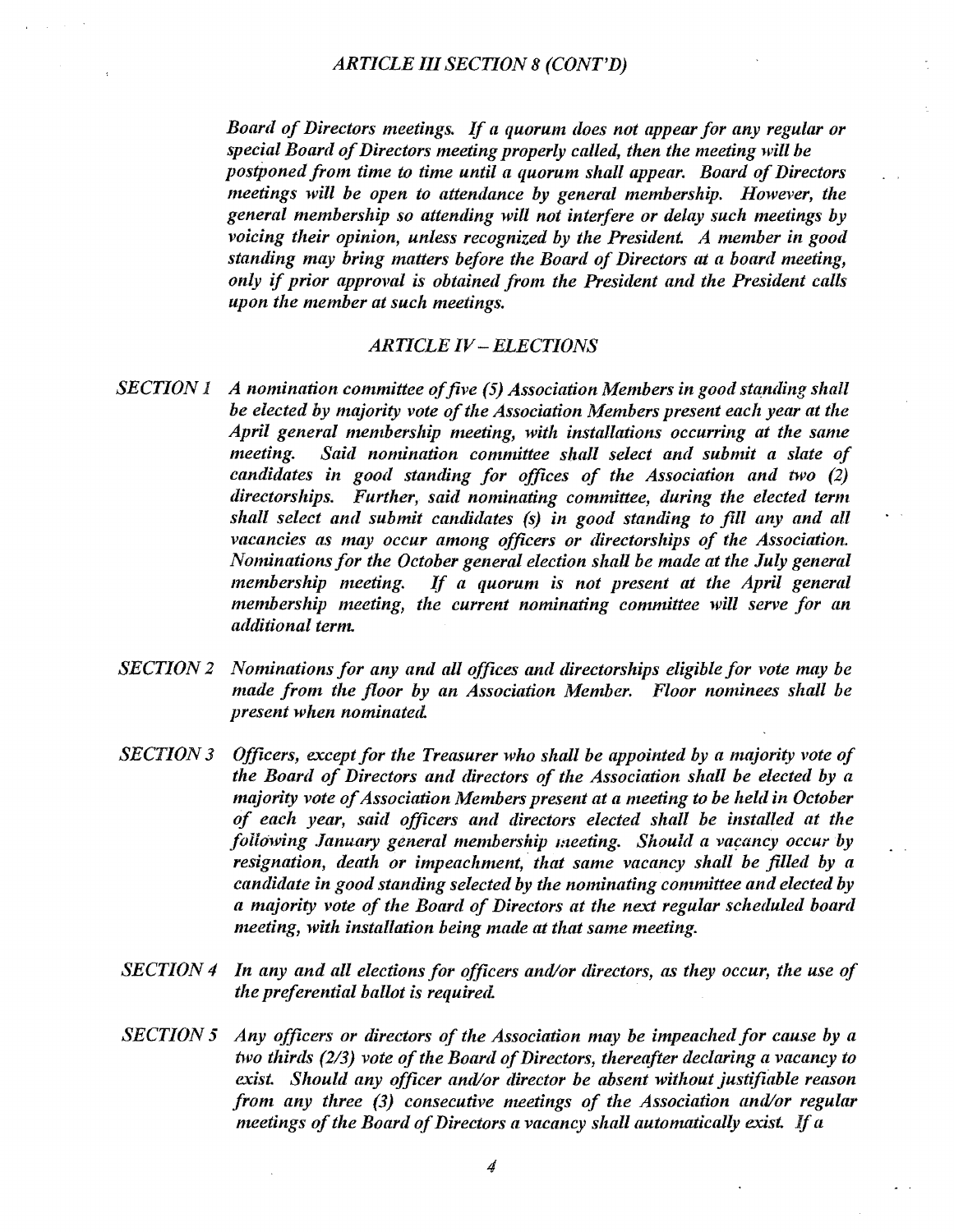#### *ARTICLE IV* - *SECTION* 5 *(CONT'D)*

*meeting of the Association amVor regular meeting of the Board of Directors is not held due to a lack of a quorum; those officers amVor directors not appearing for such meetings will be considered to have missed a meeting. {f a regular meeting of the Board of Directors and a meeting of the Association are held on the same day and any officer or director is absent from both meetings these absences shall count as two missed meetings.* 

## *ARTICLE V* - *BOARD OF DIRECTORS*

- *SECTION* 1 *The Board of Directors shall be composed of six* (6) *duly elected directors who shall each sen'e a term of three* (3) *years, the President, Vice President, Secretary and Treasurer of the Association. The immediate Past President and Past Treasurer shall sit as ex-officio members of the Board of Directors with equal voice and vote; however, they shall sit on the Board no longer than one year.*
- *SECTION* 2 *The Board of Directors shall be the governing body of the Association with full rights, authority and responsibilities to plan and execute all business of the Association. The Board shall be empowered to enter into and 'execute all necessary agreements and instruments incident to their duties and to institute, to resolve, or to compromise any and all questions of law, remedies of law, or use of monies as may occur in the necessary enforcements of legal covenants, Bylaws of the Association, and/or restrictions of deed as they may apply to the Association or Subdivision. The Board of Directors shall sen'e as the sanctioned representative body of the Association.*

## *ARTICLE VI-OFFICERS*

- *SECTION* 1 *The President shall have general supervision of the affairs of the Association, incurring all rights, privileges, and responsibilities accruing thereto. He/she shall preside at all meetings of the Association and at all meetings of the Board of Directors; voting only in the event of a tie ballot He/she shall act as the Agent of the Association and shall be so registered, using the address of the Association. He/she may serve if so .elected, no longer than., two* (2) *full consecutive terms without interruption.*
- *SECTION* 2 *The Vice-President shall perform the duties and have the powers of the*  President in the event of the absence or disability of the President, and shall *assist and perform duties as may be assigned by the President. He/she may sen'e,* if *so elected, no longer than two* (2) *full consecutive'terms wit/tout interruption.*
- *SECTION* 3 *The Secretary shall keep the minutes of the meetings of the Association and of the meetings of the Board of Directors, and shall attend to the giving ami service of all requisite notices, and shall conduct any and all correspondence as may be required by the Board of Directors, singly or as a body, and shall be proville, upon request, a copy of the Bylaws and deed restrictions to any Association Member.*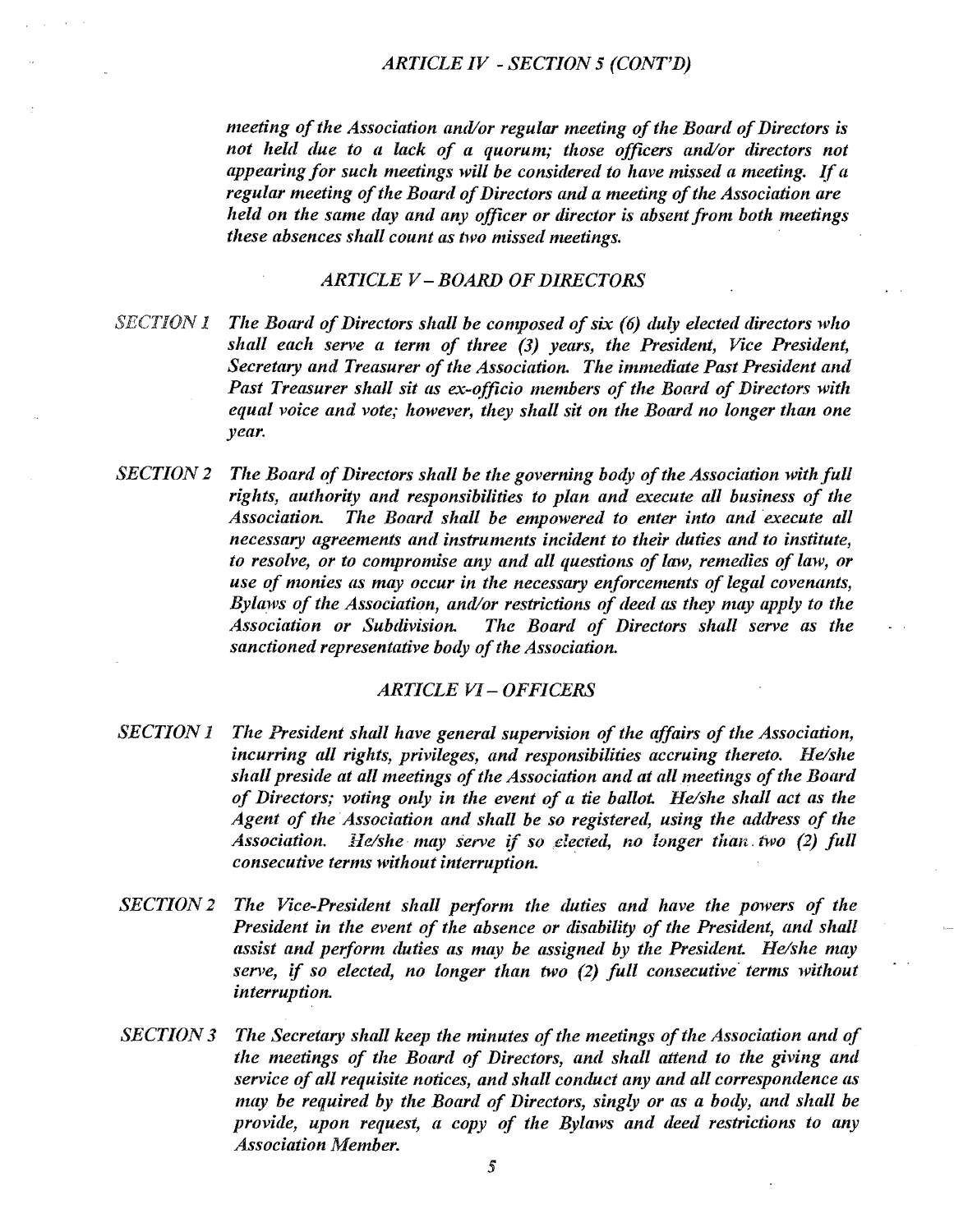*SECTION* 4 The Treasurer shall give bond for the faithful discharge of his/her duties in such sum and with such surety or sureties, as the Board of Directors shall *determine. He/she shall (a) have custody of and be responsible for all funds amI securities of the Association, receive and give receipts for monies due and* 

> *payable to the Association from any source whatsoever, and deposit all such monies in the name of the Association in such banks, trust companies, anlVor other such depositories as shall be selected by the Board of Directors; (b) in*  general, perform all the duties incidents to the office of treasurer. All checks, *drafts, or other orders for the payment of money, notes, or other evidences of indebtedness issued in the name of the Association, will be co-signed by such officer or officer and/or agent or agents of the Association in such manner as shall from time to time be determined by resolution of the Board of Directors.* At the end of the Treasurer's term of office, he/she shall render a formal *statement of the account of the Association at the date of expiration of his/her term, amI inscribe thereon under oath before a Notary Public, that the foregoing statement is a true and correct accounting of the financial condition of the Association to the best of his/her knowledge. Treasurer's records shall be audited as least once each year by an audit committee consisting of three (3) Association Members.*

#### *ARTICLE VII COMMITTEES*

- *SECTION 1 Committees, composed exclusively of Association Members in good stamling, shall be createll as necessary by the President of the Association, through*  privilege of office, or by a majority vote of the Board of Directors, or by *majority vote of Association Members present at any regular or special meeting.*
- *SECTION* 2 *Appointment (s) to committees, except for the nominating committee, shall be made solely by the President of the Association, who shall set duration of service for each committee member. No committee shall serve in perpetuity.*
- **SECTION 3** *A* Rules Committee shall be appointed as necessary to formulate the *establishment, amendment or complete revision of rules governing the use of land areas amVor recreational facilities owned by the Association, anll to formulate the establishment, amenllment or complete revision of policies and/or designation of authority that will provide for the enforcement of the rules. All such rules and policies shall be approved by the Board of Directors, read into the minutes of the next general meeting, posted at the large pavilion amI at the areas affectelL Copies to be provided, upon request, to any Association Member.*

## *ARTICLE VIII -AMENDMENT OF BYLAWS*

*SECTION 1 These Bylaws may be altered or repealed by a two-thirds (2/3) vote of Association Members present at any regular or special general membership meeting of the Association provided notice of the proposed alteration or repeal*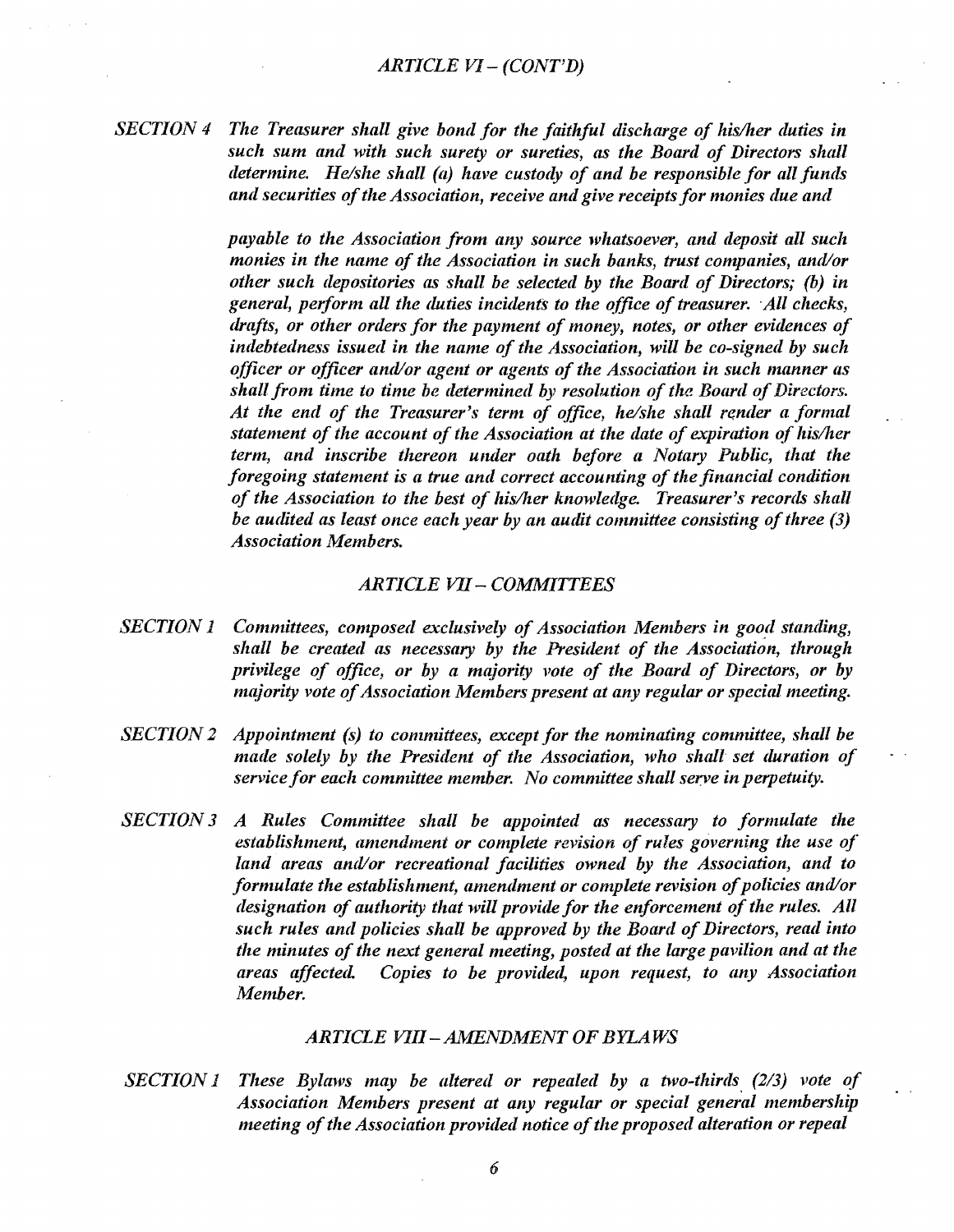### *ARTICLE VIII* - *SECTION} (CONT'D)*

be contained in a notice of the meeting for which the proposed Bylaw alteration will be voted upon. The notice shall be given by written instrument to each *Association Member not less than then ten (10) days nor more than thirty (30) days before the date of the meeting. Mailing of said notice to the Association Member's last known address on file with the Treasurer will constitute compliance with this section.* 

*NOTE:* 

*These By-laws dated April} 0, 20} 0 will supersede all previous By-Laws and amendments of the Association.* 

 $5\mu$ bschibed and sworn to before me  $\mu$ n is the  $cay$  of  $Ququs+$ , 200.

stany F TEXAS



Tudy

Cerquet 30,2010 Arroched Lakes Helis, JX 77378